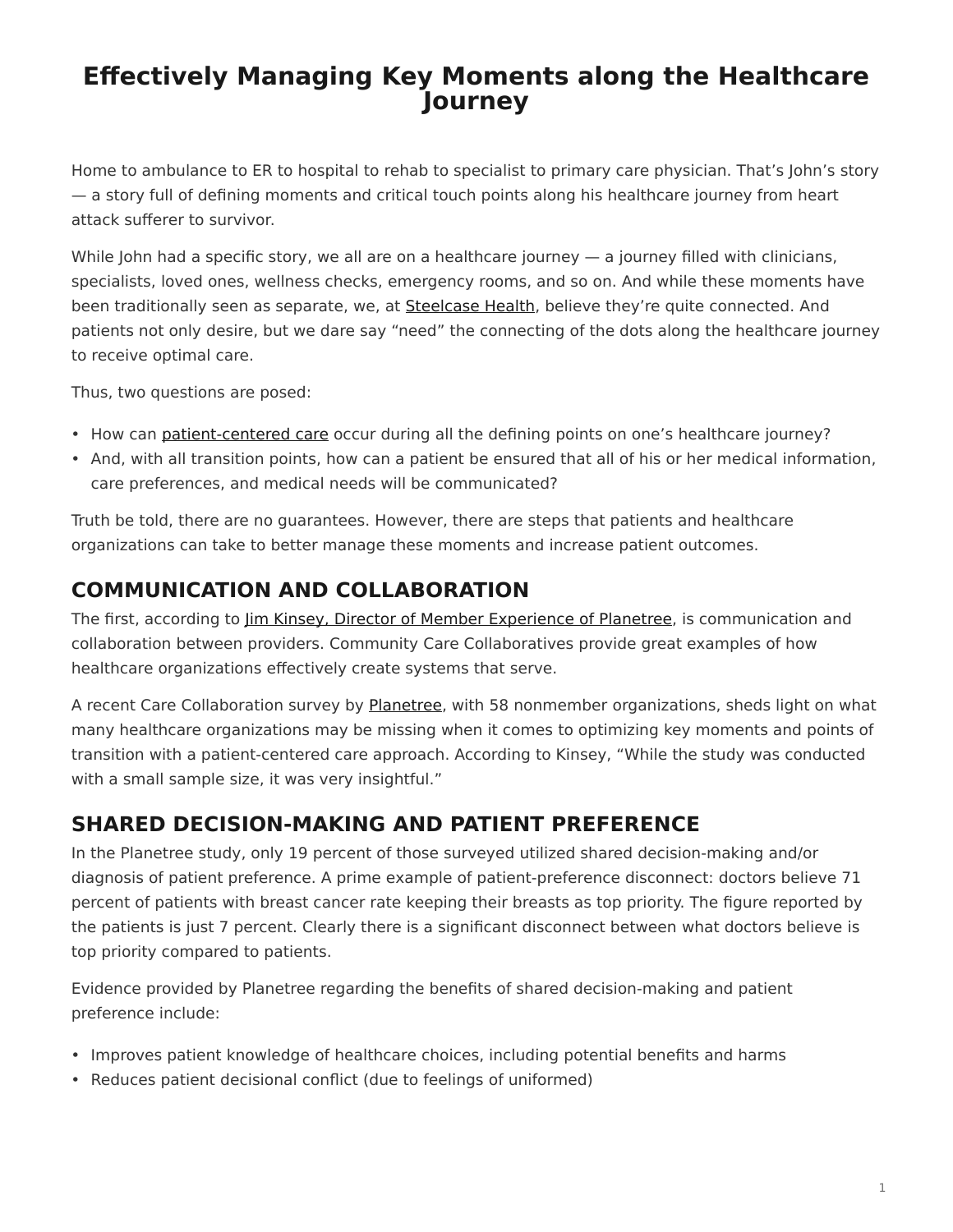- Reduces patient passivity (and increases patient active engagement)
- Increases patient agreement with his or her treatment choices
- Increases patient-provider communication
- Reduces healthcare costs

#### **PATIENT EDUCATION**

Healthcare spaces, whether a patient room or a waiting area, can ensure the environment also takes into account care partners and family members. "The space is a transition area," said Kinsey, "which provides a place where patients can be educated in a single or group setting." New technologies such as Smartphone apps or education software are great supplements. However, "these don't replace bedside or physician education," commented Kinsey. "Technology is playing a role in being more patientcentered, and being more patient-focused. The key is not to let the technology get in the way."

### **THE RESULTS**

Incorporating the three-pronged approach to Care Collaboration: 1) Shared decision-making between the care provider and the patient, 2) taking into account patient preference, and 3) education to create activation of the patient in his or her own care, can help to lower readmission rates from the same diagnosis and reduce healthcare costs, while improving many other key performance indicators.

In addition, the Care Collaboration approach can enhance times of transition along the healthcare journey. Patients who are educated, participative, and informed become empowered, working in tandem with their care provider, and utilizing technology. Which when technology is embraced and managed is a great resource to not only keep track of critical information, but also enhance communication.

We understand, the three-pronged approach is a turn in the tides. However, the advantages are just too great to ignore. And my own personal experience has shown that there are already clinicians out there ready and willing to go the extra mile.

What do you think?

| +About Steelcase |  |
|------------------|--|
| +Customer Care   |  |
| +Legal Notices   |  |
| +Connect With Us |  |
| +Contact Us      |  |